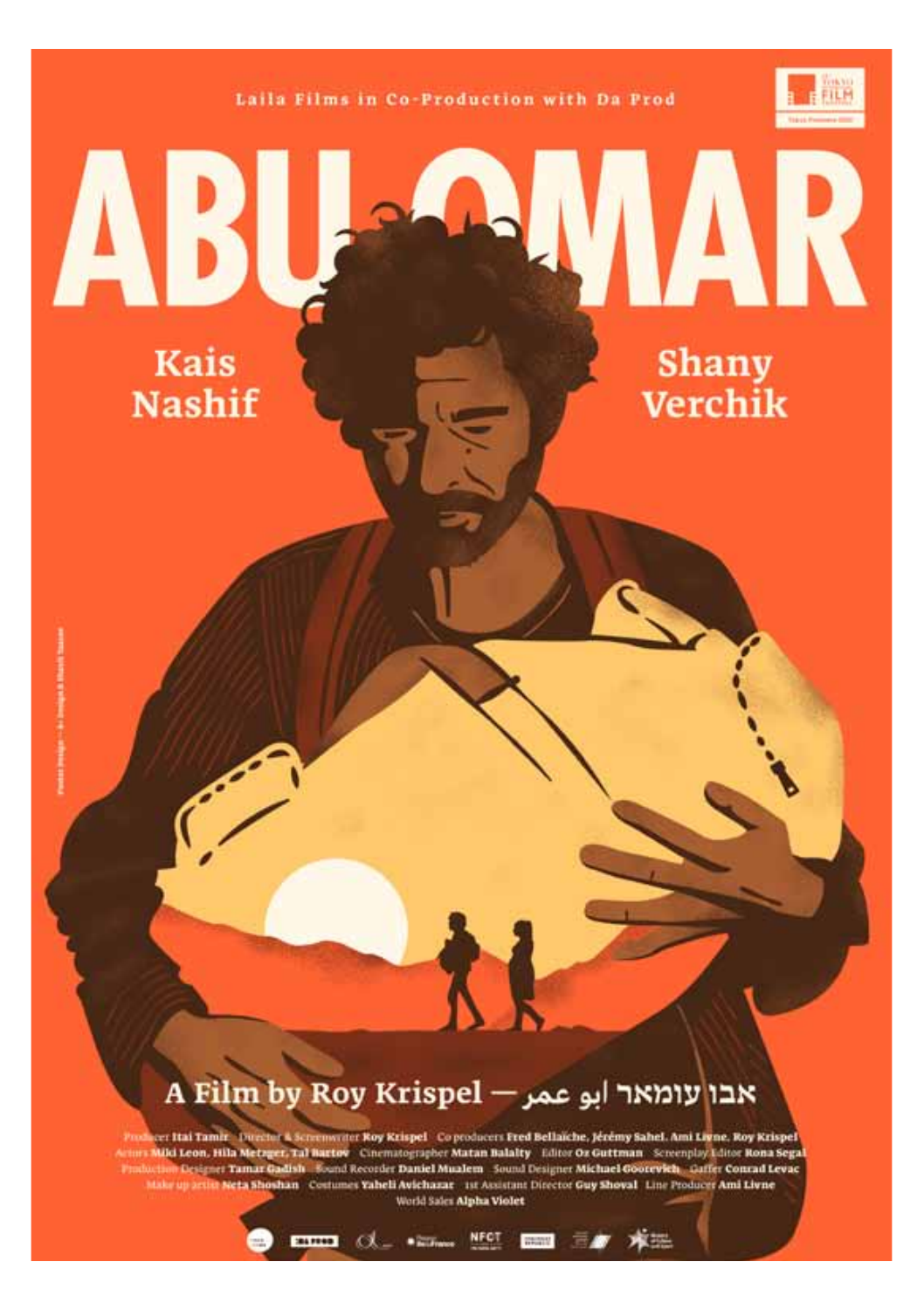A film by Roy Krispel

## World Premiere 33rd Tokyo International Film Festival - Tokyo Premiere 2020



#### Israel / France – 2020 – 110 min – HD – 2.35:1 –Hebrew & Arabic First Feature

original and international title: ABU OMAR



#### SYNOPSIS

Under a very strict military curfew Salah, a grieving father, sets out on the road to cross the Israeli border carrying his dead son Omar in a duffel bag. Miri, a pregnant single woman, decides to help him out at all costs while fending off the terrible heat.

A brief and tender journey where two lonely souls become partners for a few days.

*Starring Kais Nashif ("Tel Aviv on Fire", "Paradise Now", "Limbo"), winner of Orizzonti Award for Best Actor at the Venice Film Festival 2018.*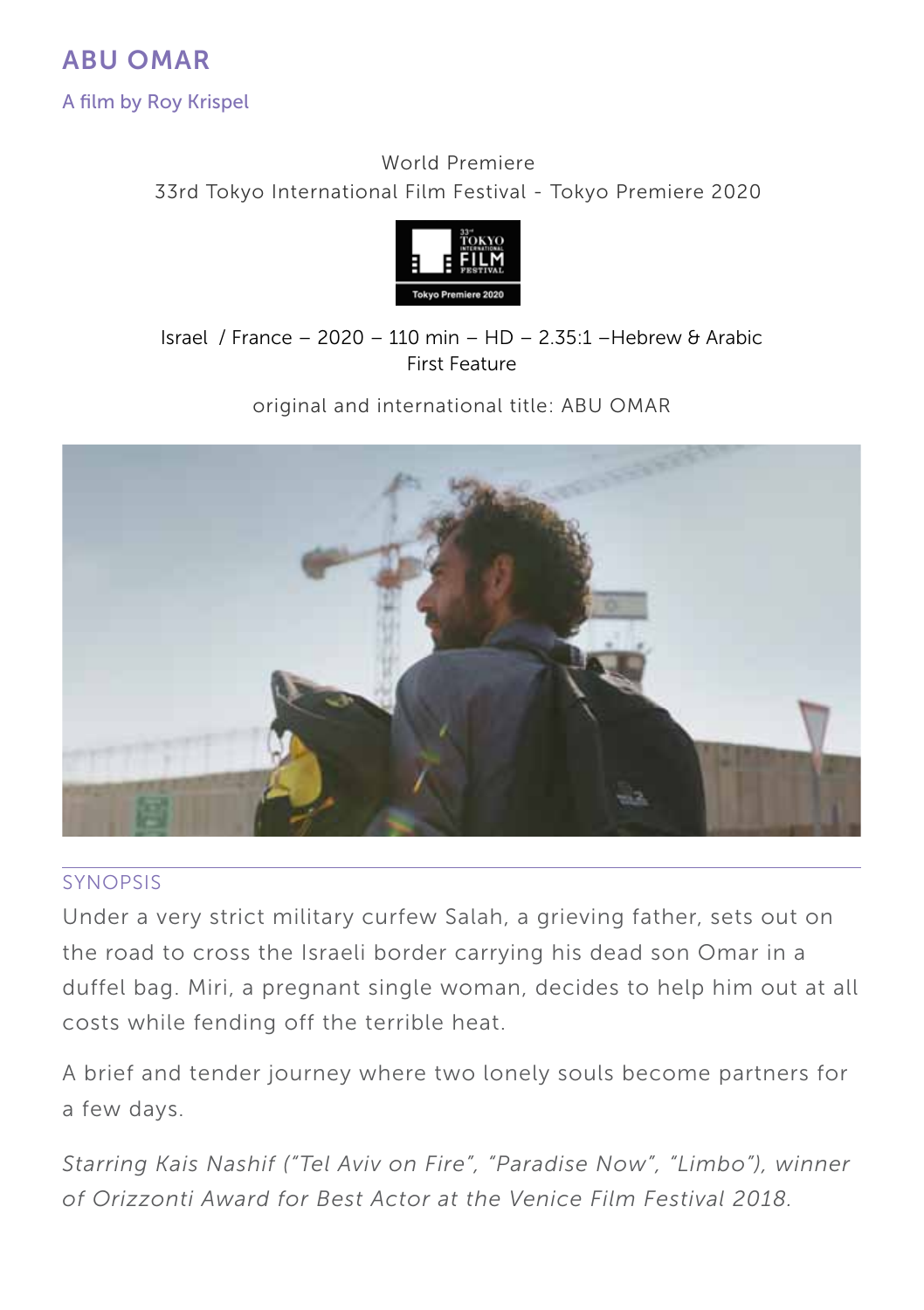A film by Roy Krispel

## **CAST**

Kais Nashif

Shany Verchik

Mickey Leon

Hila Mezger

## **CREW**

| Director, Scriptwriter     | Roy Krispel                                             |
|----------------------------|---------------------------------------------------------|
| Cinematographer            | Matan Balalty                                           |
| <b>F</b> ditor             | Oz Guttman                                              |
| <b>Production Designer</b> | Tamar Gadish                                            |
| Sound design               | Michael Goorevich                                       |
| Producer                   | Itai Tamir                                              |
| Co-Producers               | Fred Bellaïche, Jérémy Sahel,<br>Roy Krispel, Ami Livne |

Production Companies: Laila Films (Israel) in coproduction with Da Prod (France)

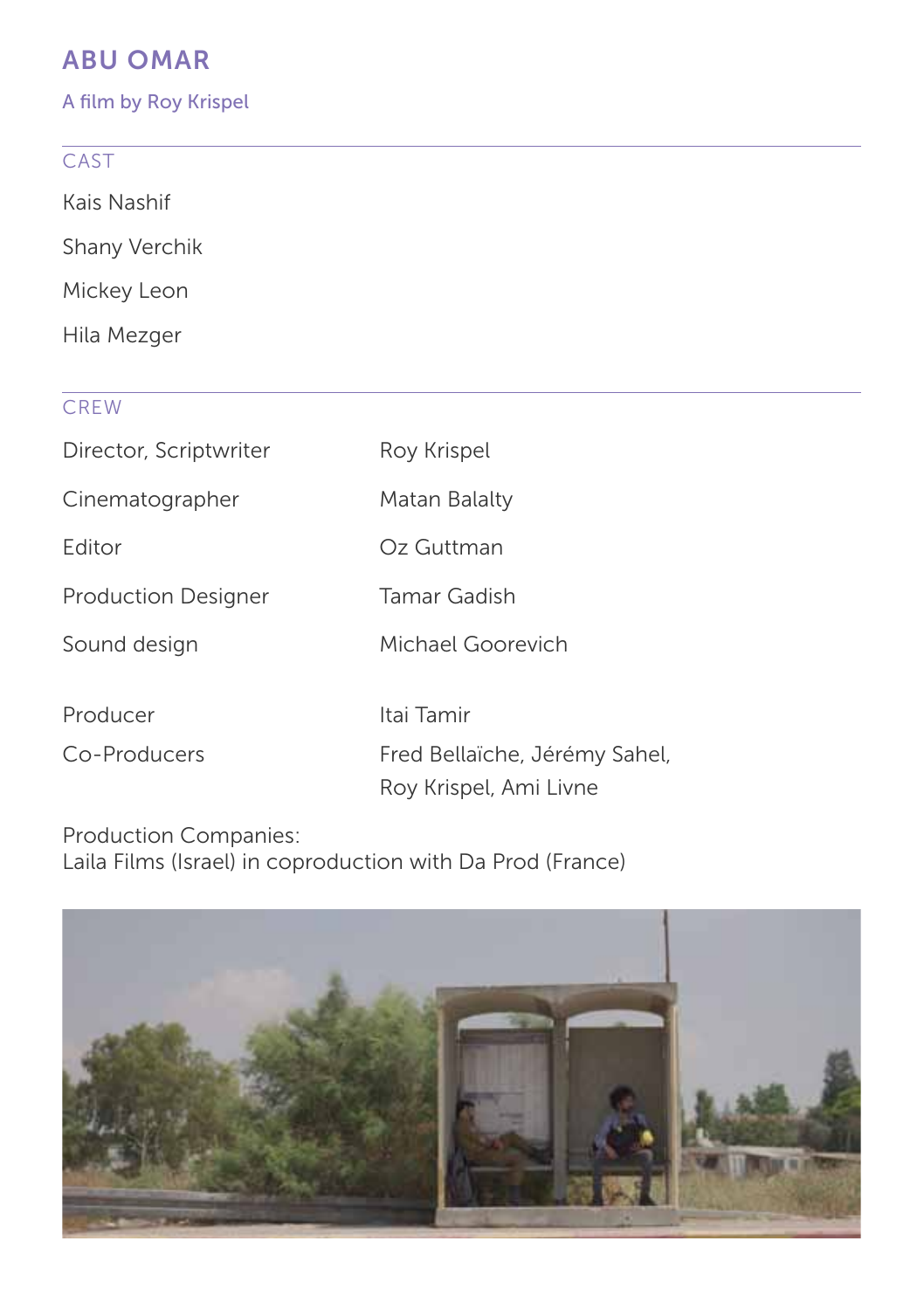A film by Roy Krispel



*"This is Salah, and in the sheet, is his son Omar. He died in surgery and he just wants to go home. But he can't because of the curfew. So he's been here a few days. You know what happens to a corpse that's out in the heat a few days.*

*How do you like our story?"*

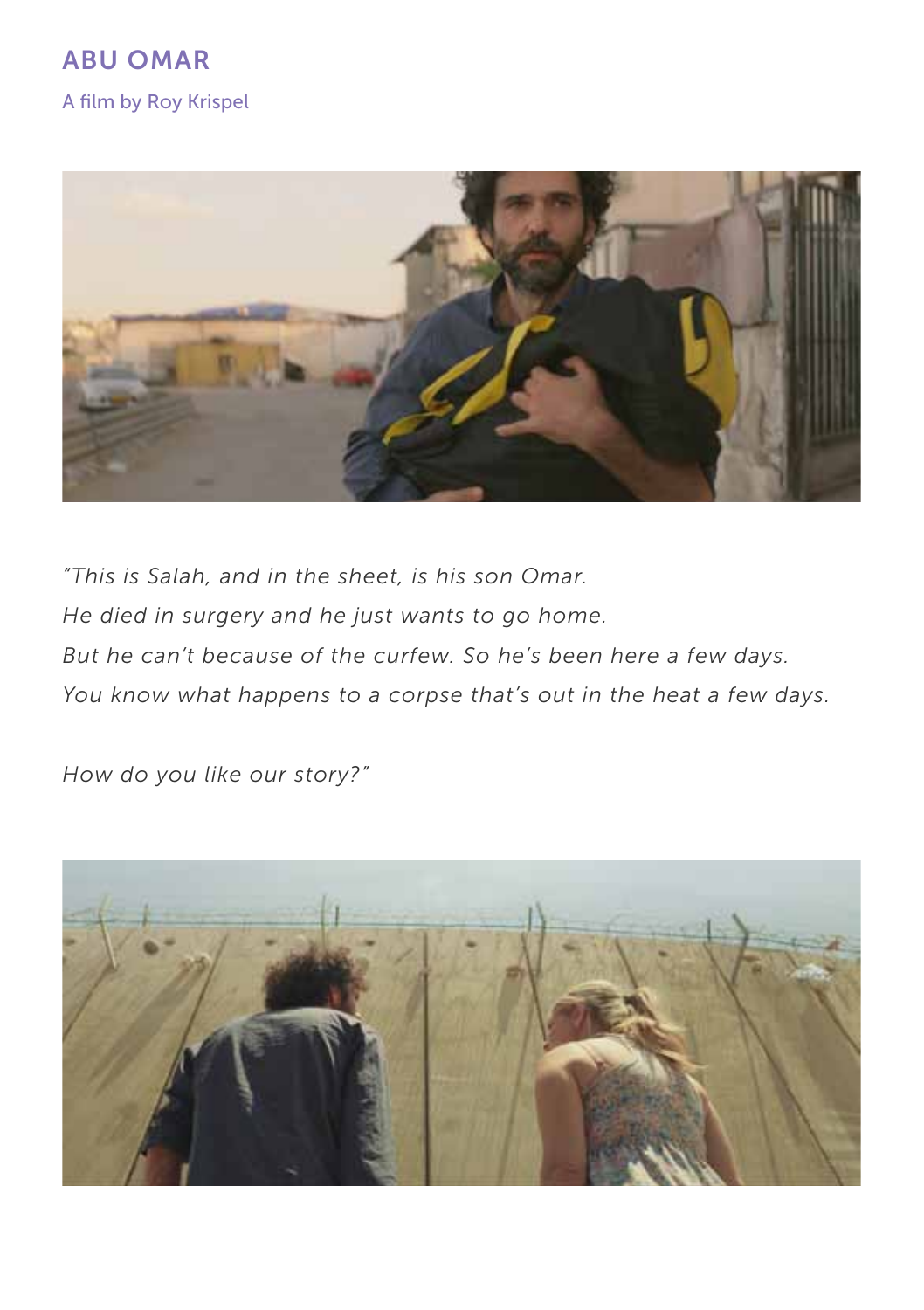## ABU OMAR A film by Roy Krispel



### Director's BIO & filmO

Born in Israel in 1979. He made four documentary films and three short films. ABU OMAR is his first feature fiction film.

2016 "Broken hearts club" Documentary Awarded at Chichester Film Festival (UK) in 2018

2014 "Football in the Valley" Documentary Madrid film festival 2015, Ethiopia film festival Addis Abeba 2015, Berlin's sport film festival 2014 Award of Merit - Accolade Film Festival, USA 2014.

2012 "Kumasi – Haifa" Documentary Best Doc at Saint-Tropez Film Festival, Nice 2014, Humanity Explored Film Festival 2012, Barents Ecology Film Festival, Finland-Russia 2013, Awaken, New Jersey Film Festival 2013, San Francisco Jewish Film Festival 2013.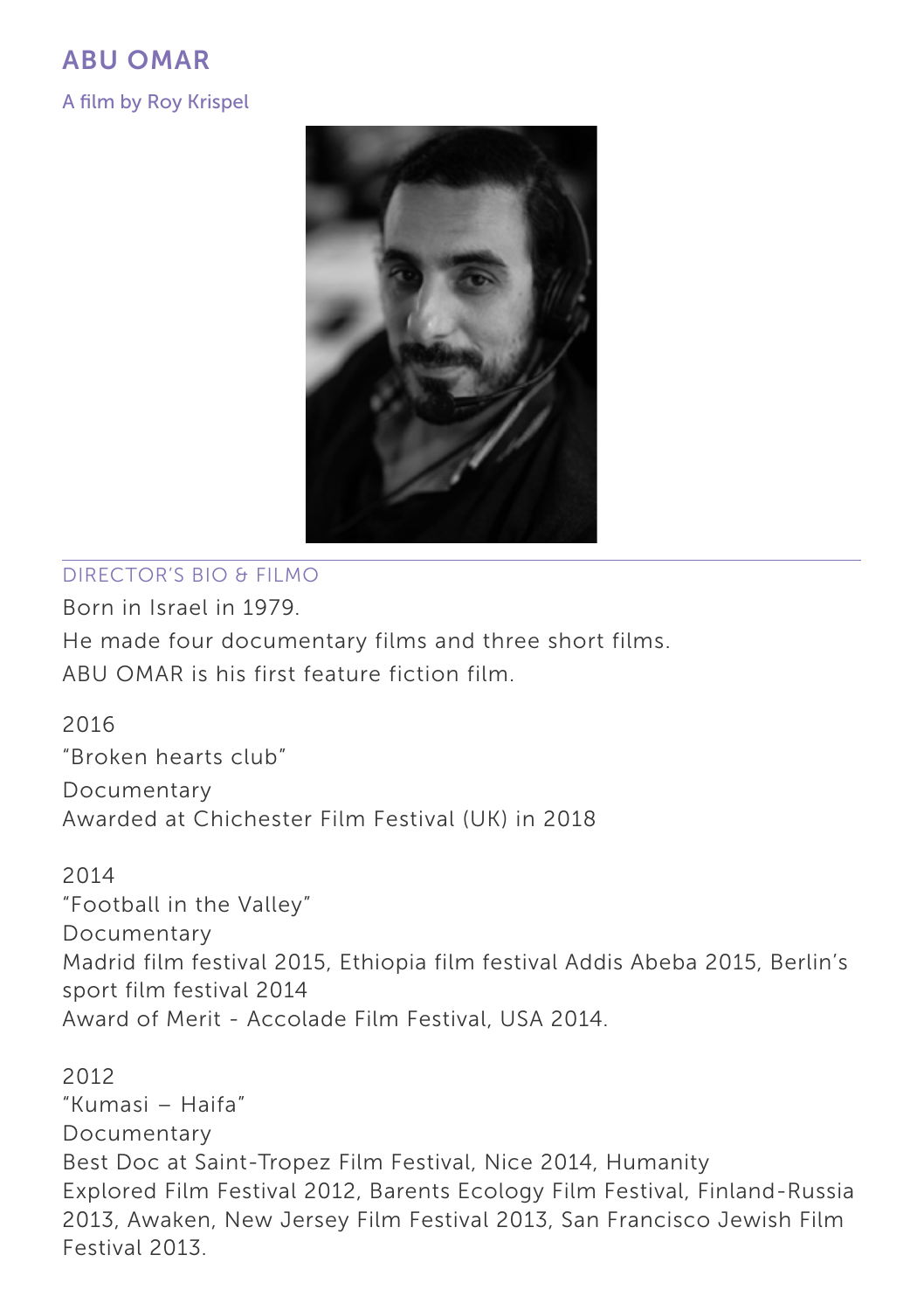A film by Roy Krispel

2012 "The Last Korczak Boy" Short Documentary Manhattan Film Festival 2014.

2011 "Guest" Fiction (40 min) Winner - Grand Off, Warsaw 2010 Drama Competition, Haifa Film Festival 2010, Fresh Films Festival, Karlovy Vary/Prague 2010, Syracuse, New York Film Festival 2010, Ebnesse Film Festival, Austria 2011, Valencia Film Festival, Spain 2011.

2009 "Alma" Fiction (27 min) Winner - Best Short Drama at NYIFF, New York and Los Angeles 2009.

## 2008

"Yana's March" Fiction (50 min) Audience Favorite – NYIFF – New York Independent Film Festival 2008

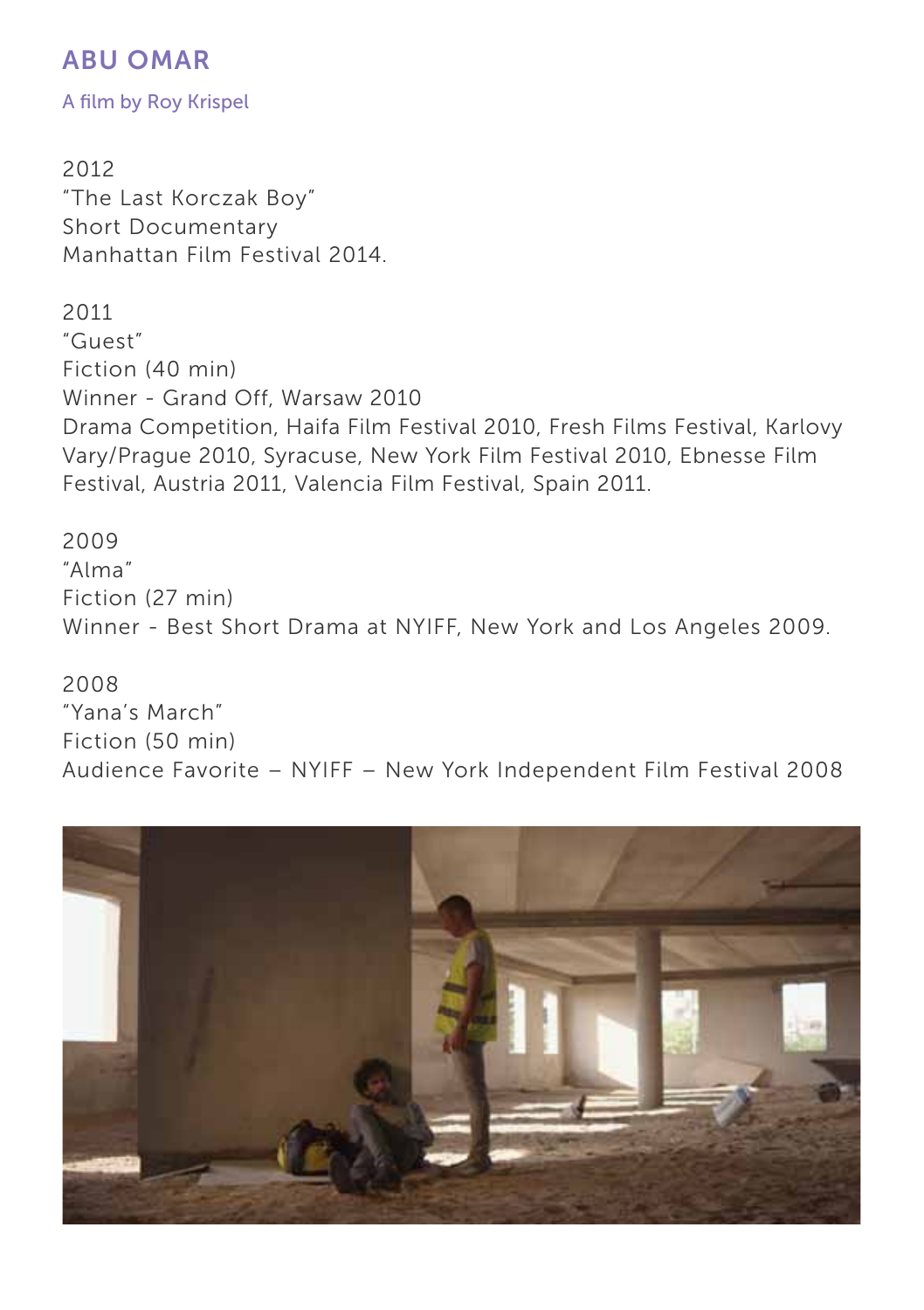A film by Roy Krispel

#### director's NOTE

It all started with an image. I was at a photo exhibit of journalistic photographs which was titled "Testimony". Among all the photographs, there is one that attracted especially the look in my eyes.

Perhaps the soberest, the most stripped-down of all. As I read the legend, I learned that it depicted a Palestinian man bringing his son home, who died of heart disease in an Israeli hospital, to bury him in his country on a curfew day.

I immediately had the desire to make it the starting point for my screenplay. "Where will reality take him from there?". That's the question that built the film. The man gets on the first bus he sees. He doesn't know where it's going to take him, but he's satisfied because it has air conditioning and, during the journey, he will be able to direct it to the bag containing his son's remains. He will be joined on his journey by Miri, a young Israeli woman who will help him, even clumsily, almost in spite of himself.

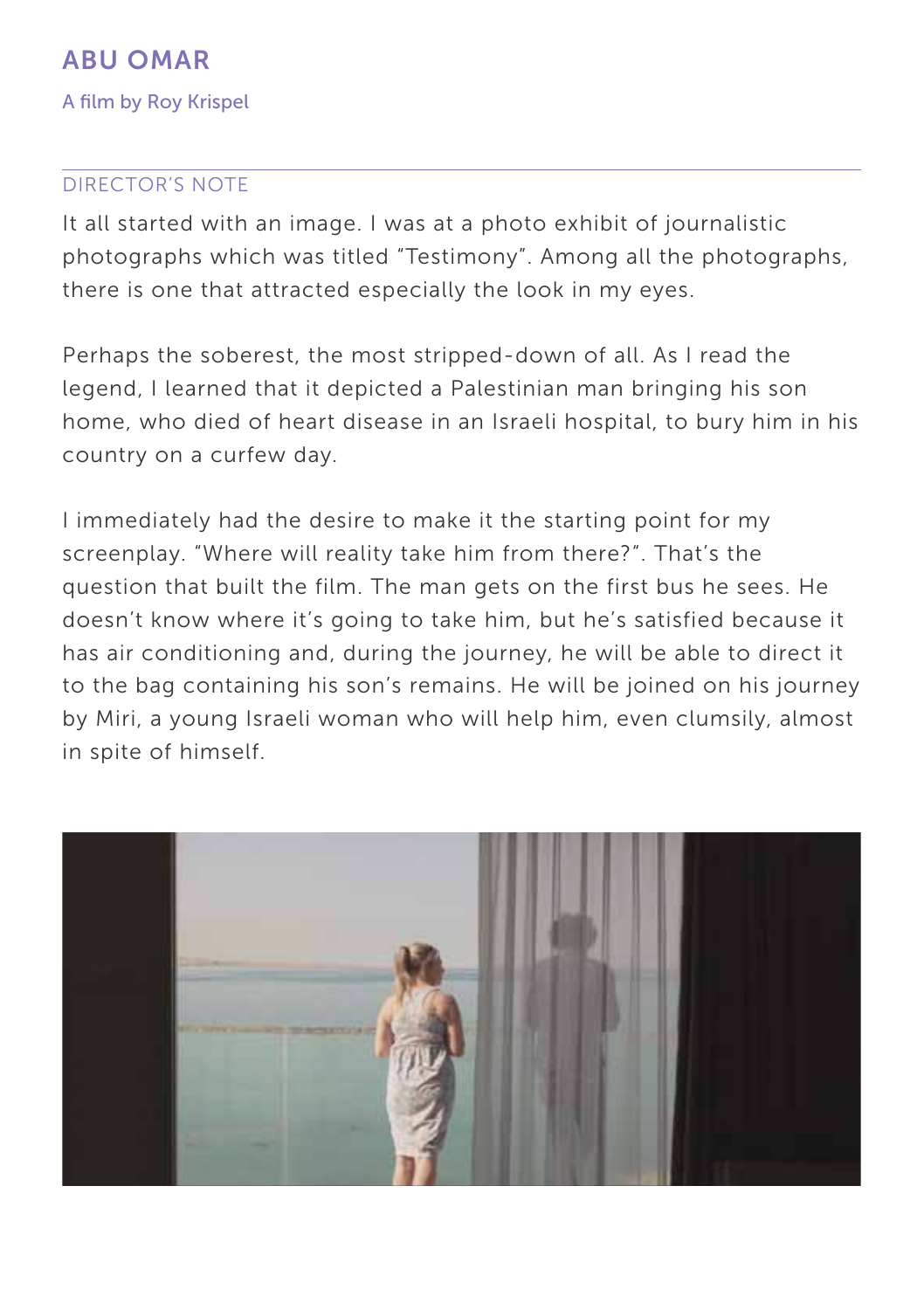# ABU OMAR A film by Roy Krispel



As I was starting a second version of the script, I learned that I was going to be a father. This happy event has contradictorily blocked me in my writing process. The story of Salah, carried from right to left with the body of his son, was becoming more difficult to conceive. The confrontation with reality suddenly seemed very concrete, very real to me, almost too much. The identification with Salah's pain then made me change the character. I made him more withdrawn, more muted, less revolted in appearance, the silence weighing more than the words to tell of his pain.

I wanted to put this story into images with gravity and tenderness, so that it could touch people's heart and the humanity, to bring the viewer, regardless of his or her political convictions, religion or nationality, to connect to the human tragedy taking place every day in Israel.

To be as close as possible to Israeli culture, a culture bathed in mourning, certainly, but also of life, the film couldn't be totally black. That's why we can find in this crossing, and this word suits well what Salah is experiencing, a ray of light, of laughter, of humanity and even freedom, behind the tragedy of Salah's journey.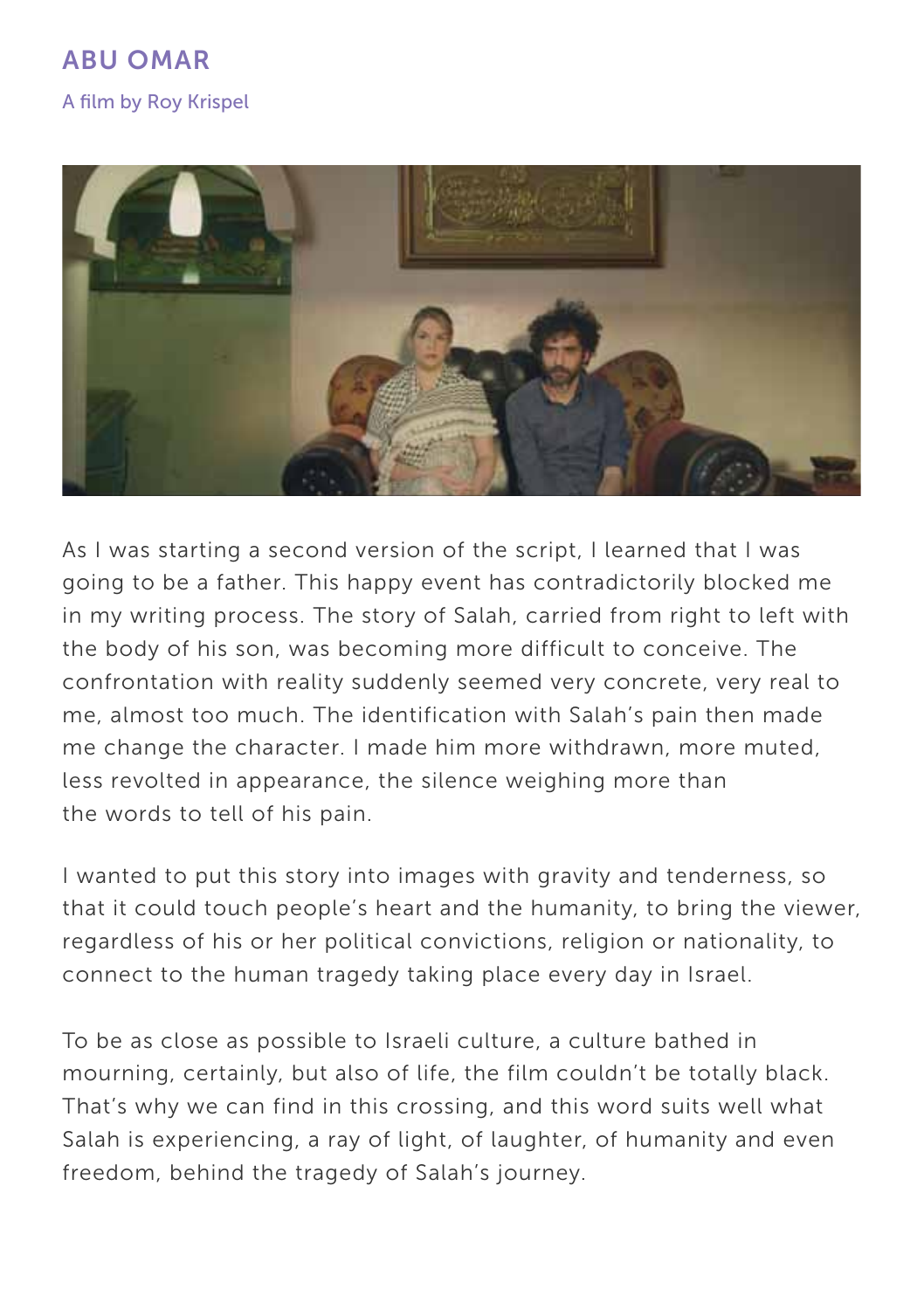#### A film by Roy Krispel

Characters diverse and singular, picturesque or dark, which arise on the road to Salah and Miri and illuminate it each time differently. But we will also remember, I hope, the relationship that will be gradually weaved between Salah and Miri. A relationship that begins cautiously, and that is gradually reinforced during the course of the film into a strong and deeply human, silent bond.

I hope that this stage of the current editing process, which fully reflects the intentions I had at the stage of the screenplay, will be able to transmit this bittersweet story and, through it, the complexity of reality, the absurdity of the situation, the coexistence of life and death, and the life force, despite everything. To life.

*Roy Krispel*